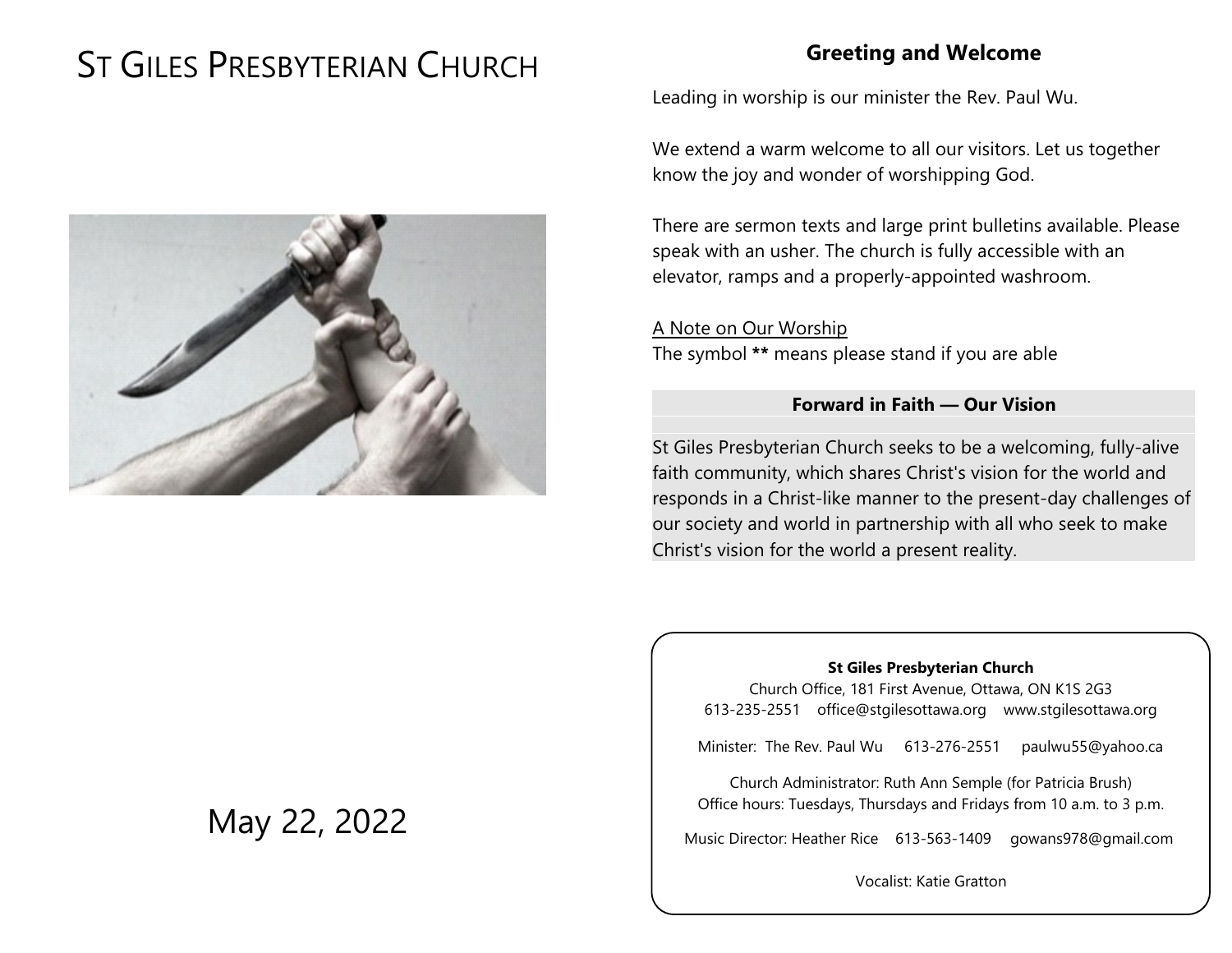We acknowledge that the land on which we gather is the traditional unceded territory of the Algonquin Anishnaabeg People. The Algonquin peoples have lived on this land since time immemorial. We are grateful to have the opportunity to be present in this territory.

Prelude*Melodic Theme* by Edvard Grieg

Call to Worship

One: In the presence of a God whose word has called the earth and the stars into being.

**All: We stand in awe.** 

One: In the presence of a God whose arms have held children.

**All: We stand in trust.** 

One: In the presence of a God whose breath has stirred within us and caused our hearts to thirst for justice,

**All: We stand in need.**

- One: Before you, Giver of Life, we come in faith, in search of love and justice and wholeness.
- **All: Be with us, hear us, we pray.**

**\*\*Hymn: To God be the glory 350**

**1. To God be the glory, who great things has done! God so loved the world! -freely sending the Son, who yielded his life an atonement for sin, and opened the life-gate that all may go in.**

Refrain

**Praise the Lord! Praise the Lord! Let the earth hear God's voice! Praise the Lord! Praise the Lord! Let the people rejoice!**

**Oh come to the Father through Jesus the Son, and give God the glory, who great things has done.**

- **2. Perfect redemption, the purchase of blood, to every believer the promise of God, that when the offender, repenting, believes, through Jesus' atonement, full pardon receives!** Refrain
- **3. Great things God has taught us, great things God has done and great our rejoicing through Jesus the Son, but purer and higher and greater will be our wonder, our gladness, when Jesus we see!** Refrain

## Children's Story

## Prayer of Adoration

In the beginning, O God, when the firm earth emerged from the waters of life, you saw that it was good. The fertile ground was moist, the seed was strong, and earth's profusion of colour and scent was born. Awaken our senses this day to the goodness that still stems from Eden. Awaken our senses to the goodness that can still spring forth in us and in all that has life.

## Unison Prayer of Confession

**O God of creation, the wonders of your work amaze us. Yet we confess we often fail to honour its beauty and variety in the details of our lives. When voices differ in opinion, we listen to those we agree with. We fail to honour experience different than our own. We resist calls to honour the earth as if it were ours for the taking. Forgive our narrow perspectives. Open our eyes and our hearts to the pain and perspectives of others, and renew us all with your healing grace.**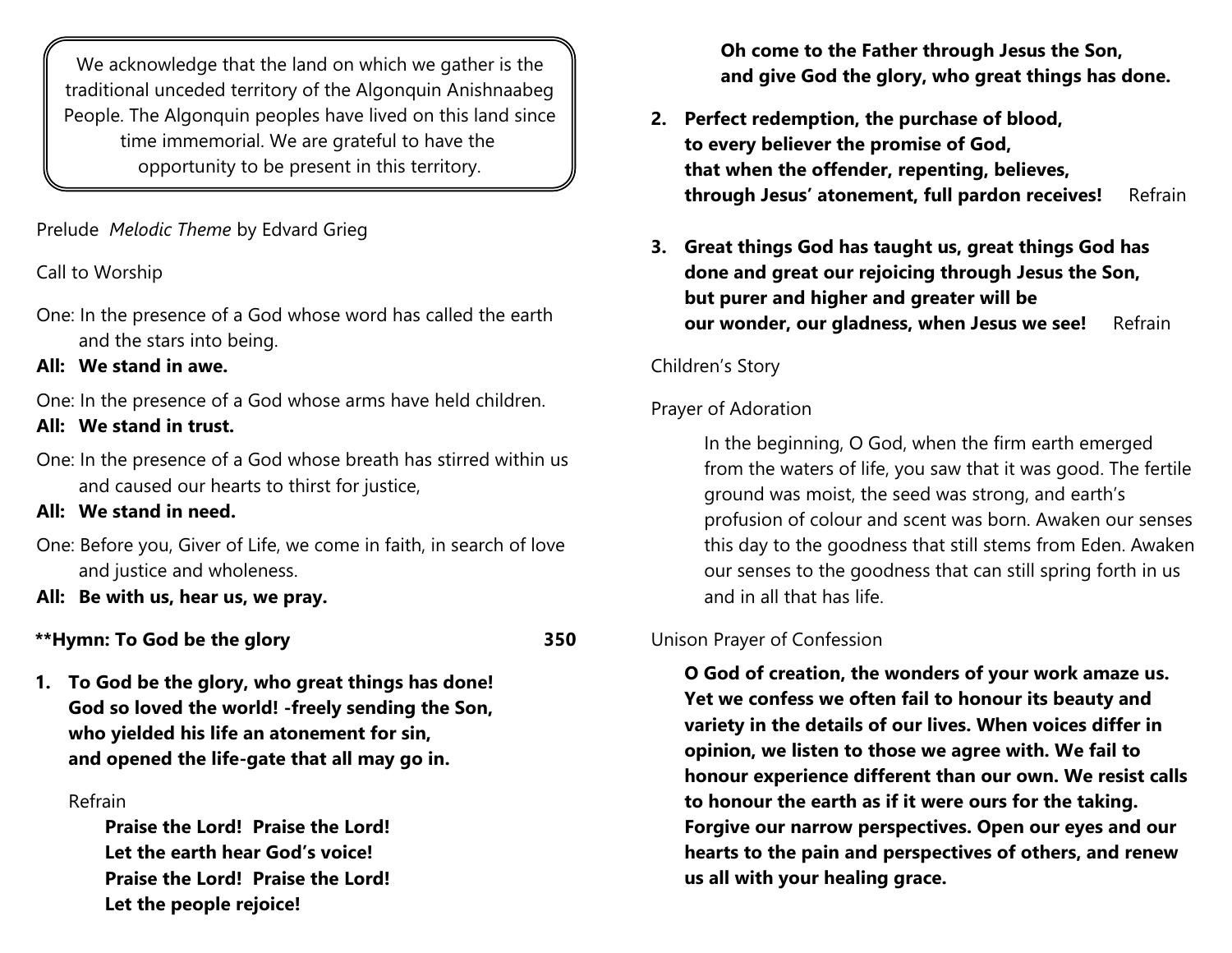#### The Lord's Prayer

**Our Father who art in heaven, hallowed be thy name. Thy kingdom come, thy will be done on earth as it is in heaven. Give us this day our daily bread, and forgive us our debts as we forgive our debtors, and lead us not into temptation, but deliver us from evil, for thine is the kingdom and the power and the glory, for ever and ever. Amen.**

#### Assurance of Pardon

Jesus said, "My peace I give to you. Do not let your hearts be troubled, and do not let them be afraid." May the peace of our Lord Jesus Christ be with you all. Let his forgiveness set you at peace with God and yourself, and make peace with one another. Amen.

#### Scripture

#### First Reading: Genesis 22:1-14

After these things God tested Abraham. He said to him, "Abraham!" And he said, "Here I am." He said, "Take your son, your only son Isaac, whom you love, and go to the land of Moriah and offer him there as a burnt offering on one of the mountains that I shall show you." So Abraham rose early in the morning, saddled his donkey, and took two of his young men with him and his son Isaac; he cut the wood for the burnt offering and set out and went to the place in the distance that God had shown him. On the third day Abraham looked up and saw the place far away. Then Abraham said to his young men, "Stay here with the donkey; the boy and I will go over there; we will worship, and then we will come back to you." Abraham took the wood of the burnt offering and laid it on his son Isaac, and he himself carried the fire and the knife. And the two of them walked on together. Isaac said to his

father Abraham, "Father!" And he said, "Here I am, my son." He said, "The fire and the wood are here, but where is the lamb for a burnt offering?" Abraham said, "God himself will provide the lamb for a burnt offering, my son." And the two of them walked on together.

When they came to the place that God had shown him, Abraham built an altar there and laid the wood in order. He bound his son Isaac and laid him on the altar on top of the wood. Then Abraham reached out his hand and took the knife to kill his son. But the angel of the Lord called to him from heaven and said, "Abraham, Abraham!" And he said, "Here I am." He said, "Do not lay your hand on the boy or do anything to him, for now I know that you fear God, since you have not withheld your son, your only son, from me." And Abraham looked up and saw a ram, caught in a thicket by its horns. Abraham went and took the ram and offered it up as a burnt offering instead of his son. So Abraham called that place "**The Lord will provide**," as it is said to this day, "On the mount of the Lord it shall be provided."

Responsive Reading: Psalm 13 *(with refrain 1)*



How long, O Lord? Will you forget me forever?

**How long will you hide your face from me?**  How long must I bear pain in my soul

and have sorrow in my heart all day long? **How long shall my enemy be exalted over me?**  Consider and answer me, O Lord my God!

**Give light to my eyes, or I will sleep the sleep of death, and my enemy will say, "I have prevailed";**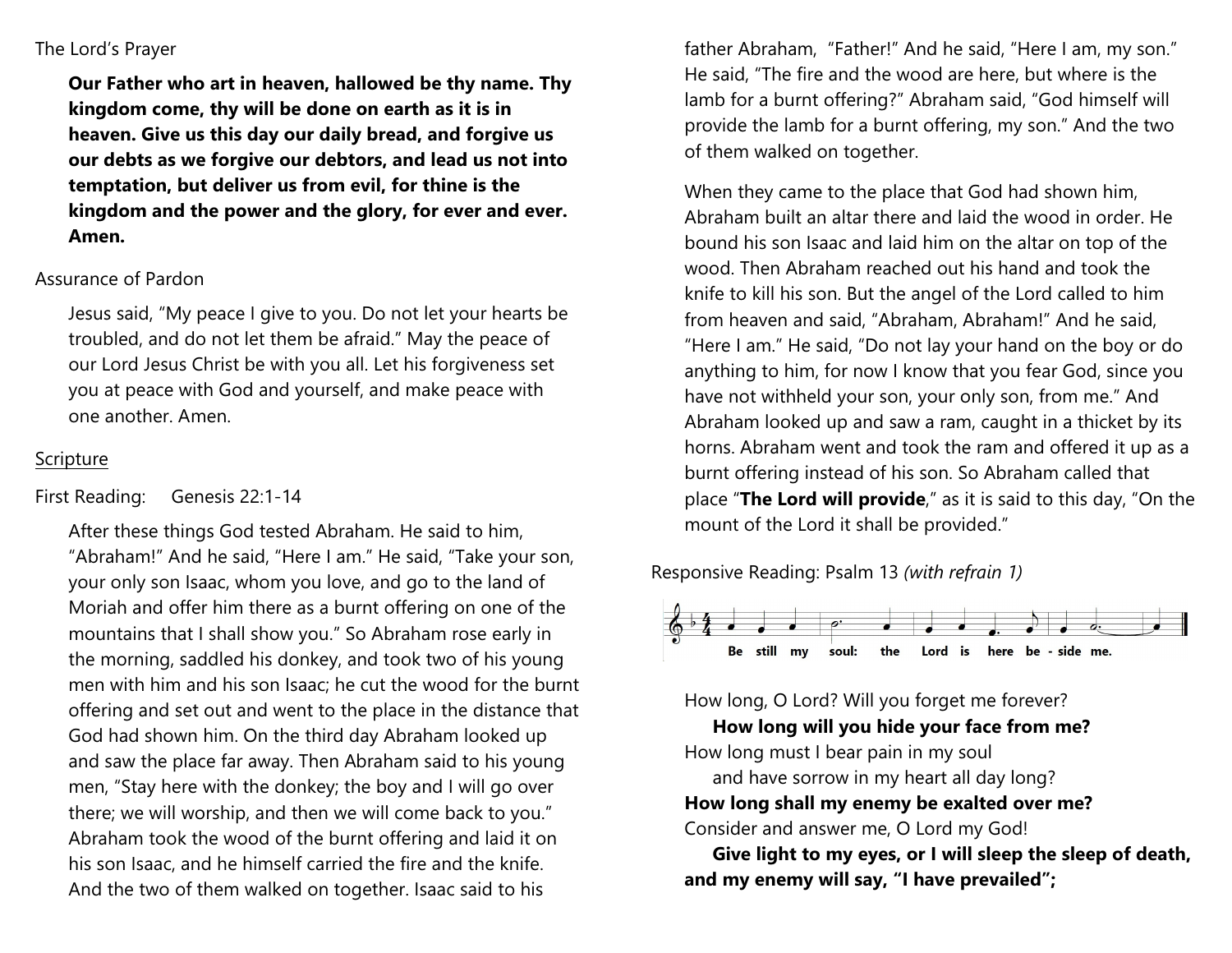#### **my foes will rejoice because I am shaken.**

But I trusted in your steadfast love; my heart shall rejoice in your salvation.

## **I will sing to the Lord because he has dealt bountifully with me. R**

#### Second Reading: Romans 8:28-30

We know that all things work together for good for those who love God, who are called according to his purpose. For those whom he foreknew he also predestined to be conformed to the image of his Son, in order that he might be the firstborn within a large family. And those whom he predestined he also called, and those whom he called he also justified, and those whom he justified he also glorified.

Reader: This is the word of the Lord, **People: Thanks be to God.**

### **\*\*Hymn: The God of Abraham praise 331**

- **1. The God of Abraham praise, who reigns enthroned above, ancient of everlasting days, and God of love. Almighty, great I Am! by earth and heaven confessed, I bow and bless the sacred name forever blest.**
- **2. The God of Abraham praise, at whose supreme command from earth I rise and seek the joys at God's right hand. I all on earth forsake, its wisdom, fame, and power,**

**the Lord my only portion make, my shield and tower.**

- **3. Though nature's strength decay, and earth and hell withstand, to Canaan's bounds I urge my way at God's command; the watery deep I pass with Jesus in my view, and through the howling wilderness my way pursue.**
- **4. The goodly land I see, with peace and plenty blest, a land of sacred liberty and endless rest; there milk and honey flow, and oil and wine abound, and trees of life forever grow, with mercy crowned.**
- **5. There dwells the Lord our King, the Lord our Righteousness; triumphant o'er the world and sin, the Prince of Peace on Zion's sacred height God's kingdom still maintains, and glorious with the saints in light forever reigns.**
- **6. The whole triumphant host give thanks to God on high; "hail, Father, Son, and Holy Ghost" they ever cry. Hail Abraham's God, and mine!**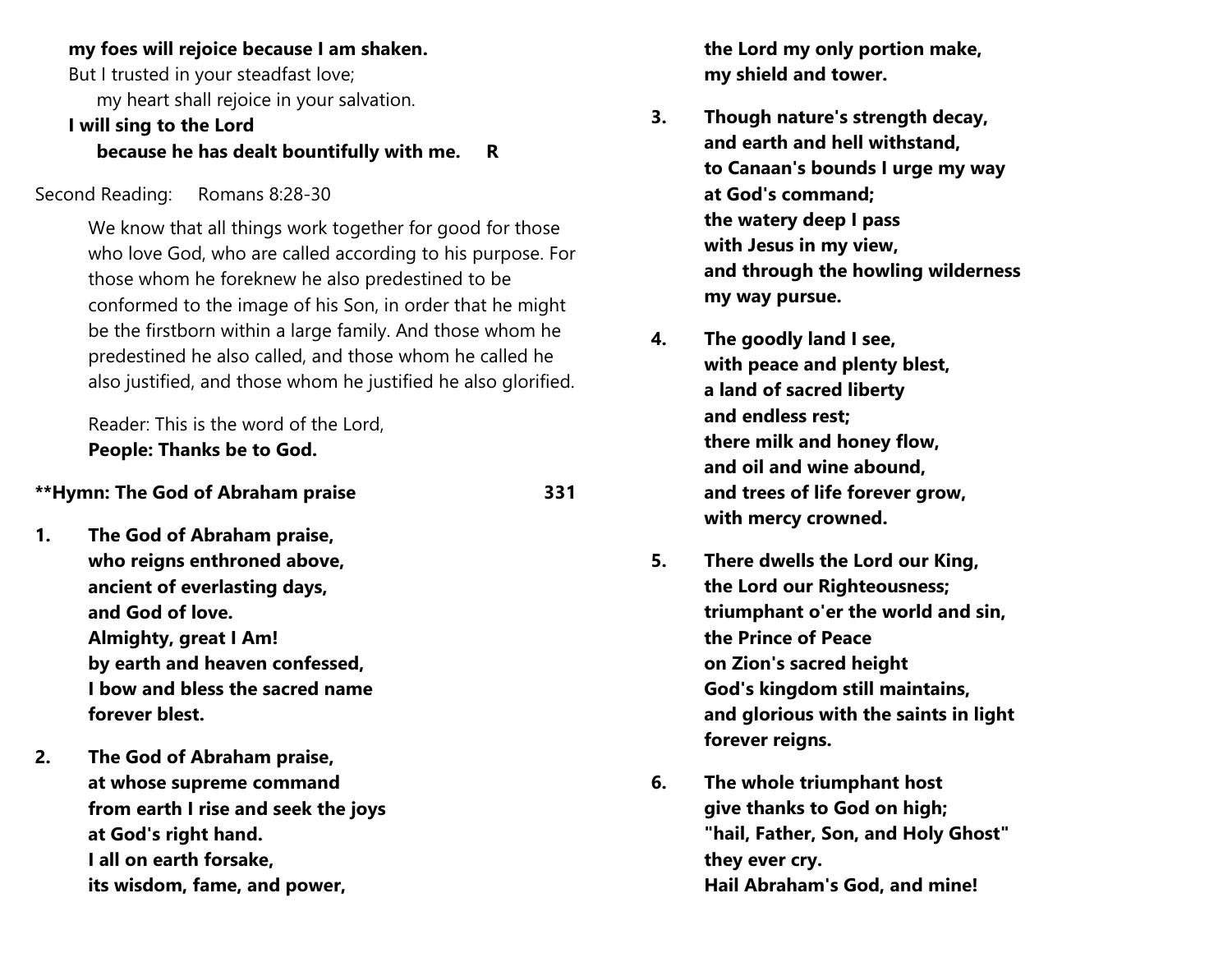**I join the heavenly lays; all might and majesty are thine, and endless praise.**

Sermon The Lord Will Provide

Prayers of the People

**\*\*Hymn: You who dwell in the shelter / On Eagle's Wings 57**

**1. You who dwell in the shelter of our God, who abide in this shadow for life, say to the Lord: 'My refuge, my Rock in whom I trust!'**

#### Refrain

**'And I will raise you up on eagle's wings, bear you on the breath of dawn, make you to shine like the sun, and hold you in the palm of my hand.'**

- **2. The snare of the fowler will never capture you, and famine will bring you no fear: under God's wings your refuge, God's faithfulness your shield.** Refrain
- **3. You need not fear the terror of the night, nor the arrow that flies by day; though thousands fall about you, near you it shall not come.** Refrain
- **4. For to God's angels is given a command to guard you in all of your ways, upon their hands they will bear you up, lest you dash your foot against a stone.** Refrain

**'...and hold you, hold you in the palm of my hand.'**

Passing of the Peace

Announcements

#### **Offering**

**Doxology: Praise God from whom all blessings flow 830 Praise him, all creatures here below; Praise him above, ye heavenly host; Praise Father, Son and Holy Ghost.**

#### Prayer of Dedication

**\*\*Hymn: Your hand, O God, has guided 477**

- **1. You hand, O God, has guided your flock from age to age; the wondrous tale is written full clear on every page; our forebears knew your goodness, and we their deeds record, and both of this bear witness, "One church, one faith, one Lord."**
- **2. Your heralds brought glad tidings to greatest, as to least; they summoned all to hasten to share the great King's feast, and this was all their teaching, in every deed and word, to all alike proclaiming, "One church, one faith, one Lord."**
- **3. And we, shall we be faithless? Shall hearts fail, hands hand down? Shall we evade the conflict, and cast away our crown?**